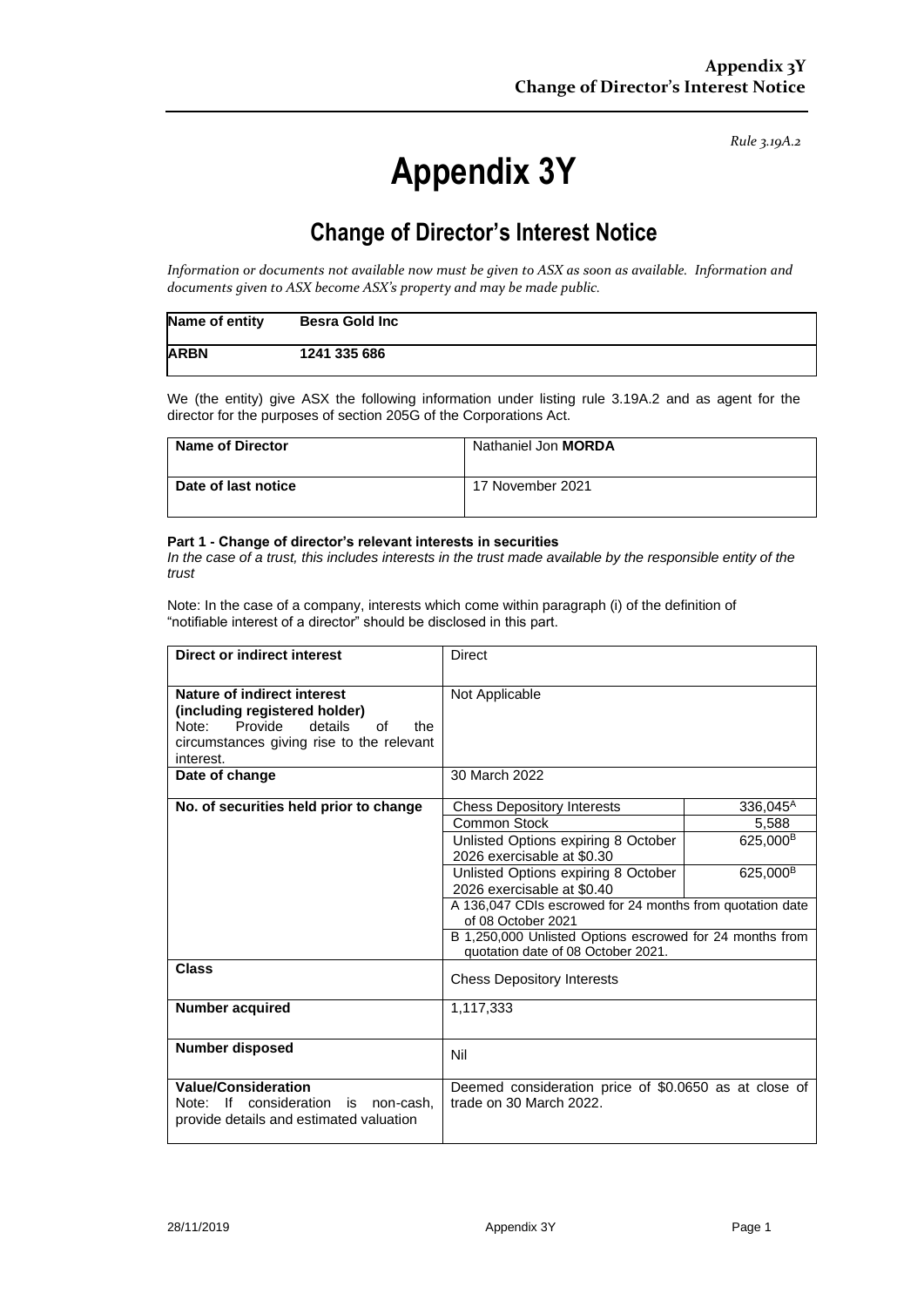| No. of securities held after change    | 1,453,378 <sup>A</sup><br><b>Chess Depository Interests</b>          |                                                           |
|----------------------------------------|----------------------------------------------------------------------|-----------------------------------------------------------|
|                                        | Common Stock<br>5.588                                                |                                                           |
|                                        | Unlisted Options expiring 8<br>October 2026 exercisable<br>at \$0.30 | 625,000 <sup>B</sup>                                      |
|                                        | Unlisted Options expiring 8<br>October 2026 exercisable<br>at \$0.40 | 625.000 <sup>B</sup>                                      |
|                                        | of 08 October 2021                                                   | A 136,047 CDIs escrowed for 24 months from quotation date |
|                                        | quotation date of 08 October 2021.                                   | B 1,250,000 Unlisted Options escrowed for 24 months from  |
| Nature of change                       |                                                                      |                                                           |
| Example: on-market trade, off-market   | Privately arranged off market transfer with Pangaea                  |                                                           |
| trade, exercise of options, issue of   | Resources Limited being the giving up of the ownership               |                                                           |
| securities under dividend reinvestment | interest in Pangaea Resources Limited in exchange for                |                                                           |
| plan, participation in buy-back        | Besra Gold Inc Chess Depository Interests.                           |                                                           |

#### **Part 2 – Change of director's interests in contracts**

Note: In the case of a company, interests which come within paragraph (ii) of the definition of "notifiable interest of a director" should be disclosed in this part.

| <b>Detail of contract</b>                                                                                                                                                   | N/A |
|-----------------------------------------------------------------------------------------------------------------------------------------------------------------------------|-----|
| <b>Nature of interest</b>                                                                                                                                                   | N/A |
| Name of registered holder<br>(if issued securities)                                                                                                                         | N/A |
| Date of change                                                                                                                                                              | N/A |
| No. and class of securities to which interest related<br>prior to change<br>Note: Details are only required for a contract in relation to<br>which the interest has changed | N/A |
| <b>Interest acquired</b>                                                                                                                                                    | N/A |
| <b>Interest disposed</b>                                                                                                                                                    | N/A |
| <b>Value/Consideration</b><br>Note: If consideration is non-cash, provide details and an<br>estimated valuation                                                             | N/A |
| Interest after change                                                                                                                                                       | N/A |

### **Part 3 – +Closed period**

| Were the interests in the securities or contracts $\vert$ No.<br>detailed above traded during a $+$ closed period where<br>prior written clearance was required? |  |
|------------------------------------------------------------------------------------------------------------------------------------------------------------------|--|
| If so, was prior written clearance provided to allow the $\vert$ N/A<br>trade to proceed during this period?                                                     |  |